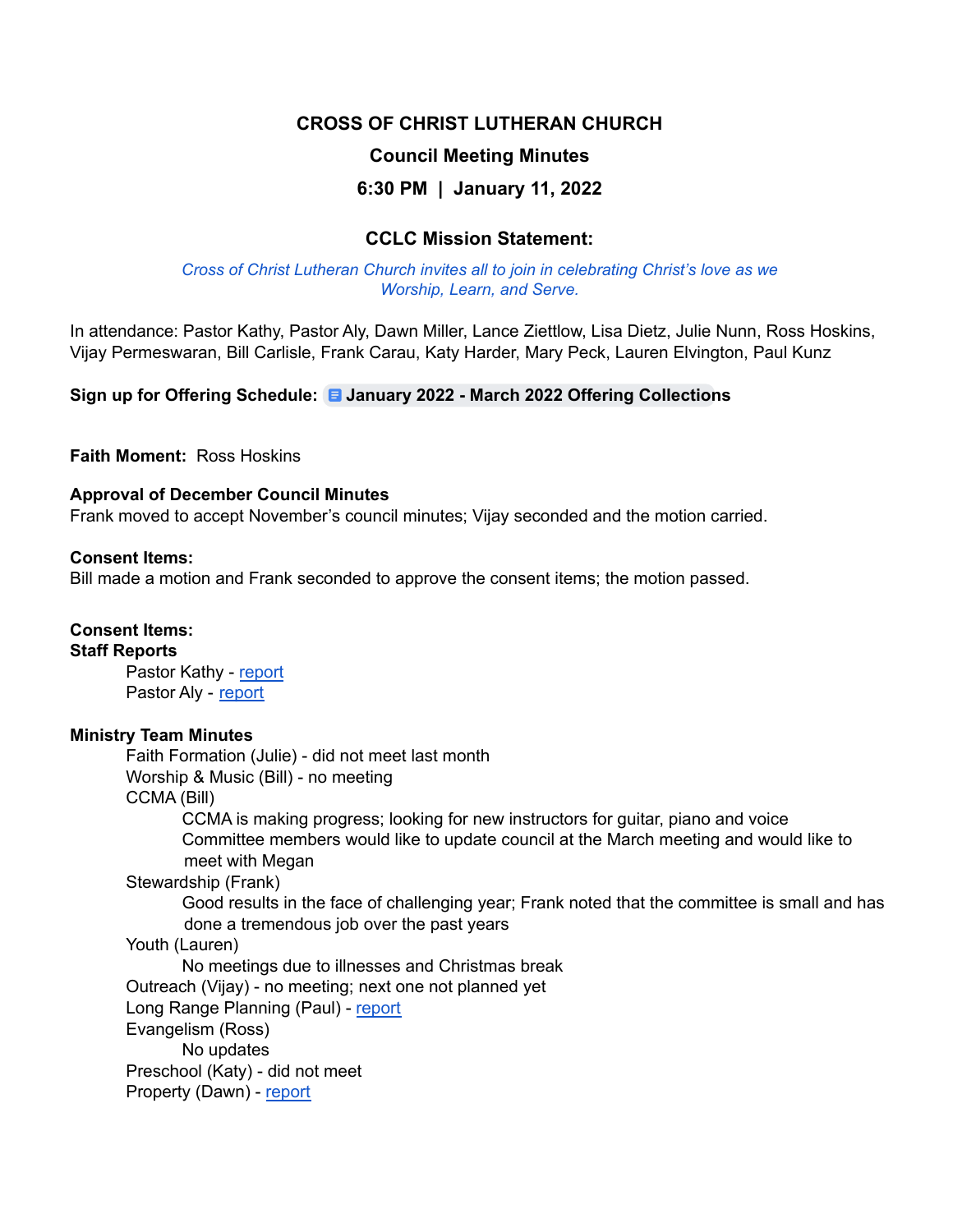## **SubTeam Reports**

Finance Team: See Treasurer Report

## **UNFINISHED BUSINESS**

- **Call Committee Formation** 
	- Nomination form / announcement will be sent out in special email
	- Need Council in January to accept Call Committee Forms at 10:00 a.m. during January.
		- January 16, 2022 Mary
		- January 23, 2022 Julie
		- January 30, 2022 Lisa
		- February 6, 2022 Ross
- Discussion of 2022 budget
	- Income is down
	- Lance walked council through the cuts that the finance committee made
	- Did not want to touch the staffing portion of the budget; council noted what a good job CCLS's lean staff is doing in challenging times
	- Lisa suggested the PPE money be used to make up the deficit

Frank moved that council approve the recommended budget draft for 2022 and use the PPE funds to balance the budget; Lisa seconded. The motion passed unanimously.

### **NEW BUSINESS**

- Annual Meeting Sunday, February 6, 2022 at 12:30 p.m. (Zoom option-needs to be in Sanctuary)
	- Counters Bill, Frank, Vijay
	- Attendance takers Julie, Katy
	- Zoom helper for Scott Lisa
	- Annual Report is scheduled to be released Jan. 23rd
	- Lance will have financial forum on Jan. 30 @ 10:15 and a Zoom forum on Feb 1 @ 7pm; council is asked to attend

Frank moved that council approve one paid day per month for spiritual renewal for all paid staff beginning in February for the remainder of 2022; Vijay seconded. Motion passed unanimously.

#### **Treasurer's Report:**

- Monthly Mission, Ministry
- Pledge and Debt Metrics
- **Statement of Financials**
- Youth Account
- **Music Ministry Gift Fund**

#### **Approval of Treasurer's Report**

Ross moved to accept the treasurer's report; Frank seconded; the motion passed.